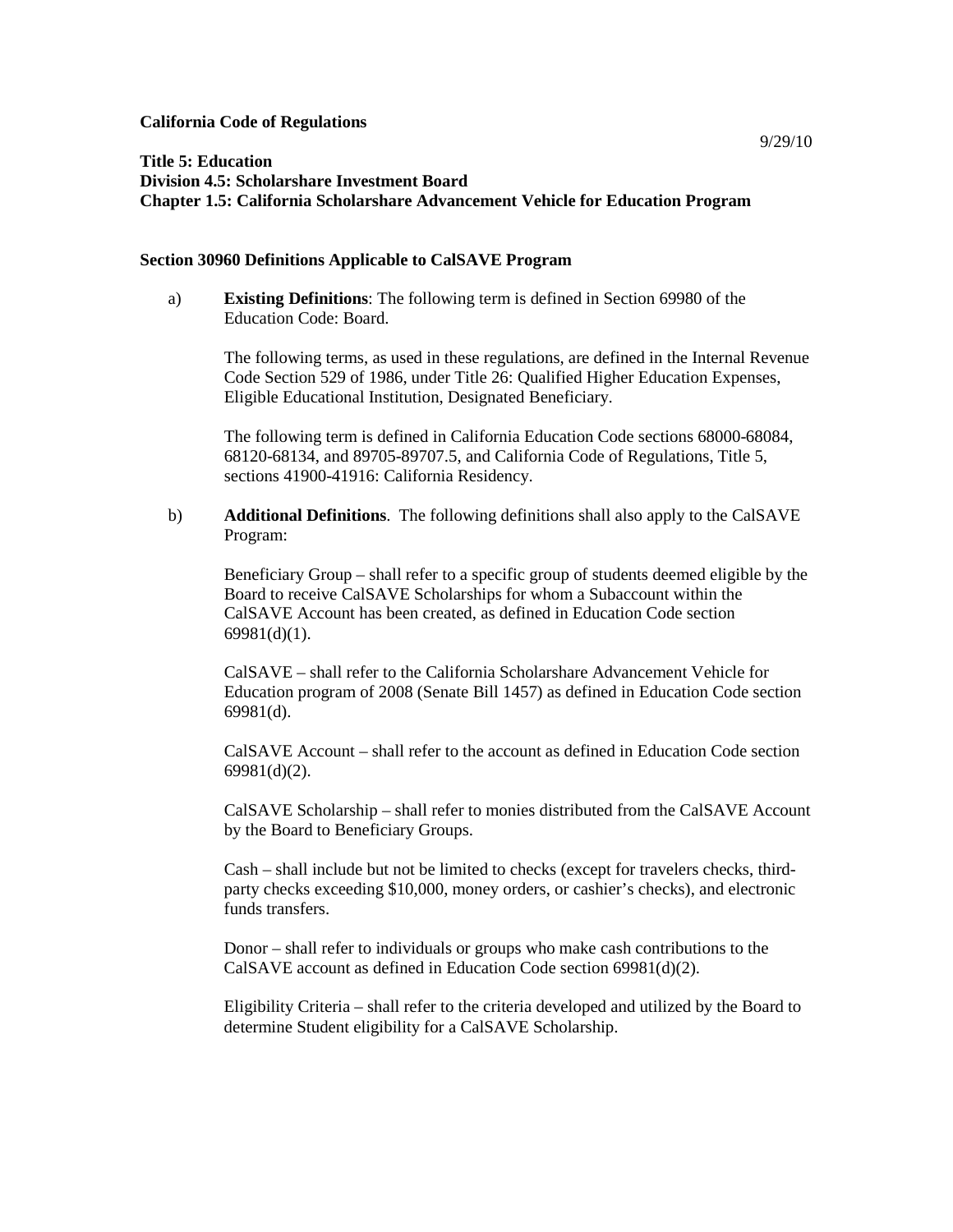Eligible Partner – shall refer to a private or public organization that the Board elects to contract with to disburse CalSAVE Scholarships. Eligible Partners may include, but are not limited to, higher education institutions, public entities, private entities, organizations, agencies, non-profits, and community based organizations.

Subaccount – shall refer to an individual account created within the CalSAVE Account for a specific Beneficiary Group as referenced in Education Code section 69981(d)(2).

Student – shall refer to a student potentially eligible to receive a CalSAVE Scholarship.

Voluntary Contribution – shall refer to all cash contributed to the CalSAVE Account or Subaccounts by individuals and groups as defined in Education Code section 69981(d)(2).

Note: Authority cited: Sections 69980, 69982, Education Code Reference: Section 69981, Education Code.

## **Section 30961 Contributions**

- **a) Cash contributions**. All Voluntary Contributions to the CalSAVE Account or Subaccounts must be in cash. The minimum sum for all individual Voluntary Contributions is \$1.
- **b) Non-designated contributions.** All Voluntary Contributions not designated by the Donor for a specific Subaccount will be designated for distribution to a Subaccount by the Board.

Note: Authority cited: Sections 69982, Education Code Reference: Section 69981, Education Code.

## **Section 30962 Scholarship Eligibility:**

- **a) Student eligibility**. CalSAVE Scholarships shall be awarded to Students pursuant to the following Eligibility Criteria: 1) established California Residency, 2) eligibility to receive federal financial aid as defined in Title 34 of the Code of Federal Regulations, and 3) enrollment or demonstrated intent to enroll in a California postsecondary institution eligible to deliver federal financial aid as defined in Title 34 of the Code of Federal Regulations. Students currently enrolled in higher education must demonstrate satisfactory academic progress as defined in Title 34 of the Code of Federal Regulations.
- **b) Identifying eligible Students.** The Board will work in cooperation with, but not limited to, Eligible Partners, representative entities, organizations, agencies, nonprofits, and/or stakeholders on behalf of a specific Beneficiary Group to identify Students eligible to receive CalSAVE Scholarships.